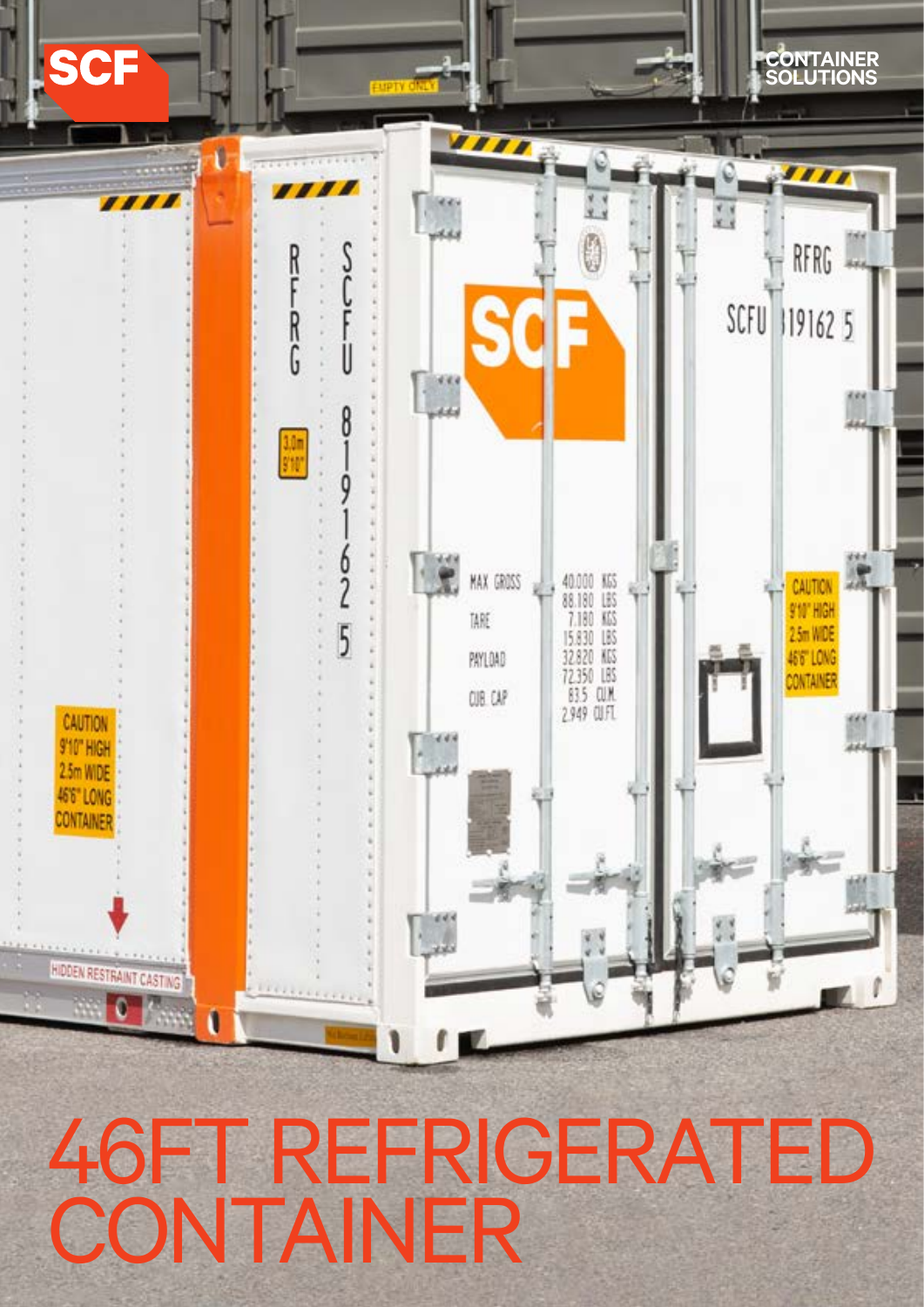# **46ft Refrigerated Container**

### **Key Features**

- Thermo King or Carrier diesel machinery (optional electric standby)
- 2 pallet wide 22 pallet spaces (up to 44 pallets with vertical load bars)
- Custom SCF insulation design for premium thermal performance
- Vertical load bars for double stacking
- F-track for freight restraint — Airflow floor design for efficient cooling
- Internal scuff plates and flush mounted components to reduce damage

#### **Options**

- Motor type TK or Carrier
- Remote temperature control and GPS Tracking
- Lightweight design
- **Branding**

### **Details**

SCF's 46ft refrigerated container can store up to 44 pallets in a temperature controlled environment without compromising on the strength and durability of other, heavier refrigerated containers.

Built with superior temperature control and insulation, temperature is efficiently maintained with reduced machinery run time, reducing fuel consumptions and costs.

Keep up to 44 pallets of perishables cool, with the utilisation of our internal load bars and double stacking capability.

Engineered for Australian conditions, SCF also produces a range of other sizes and variants to provide alternative capacity options to suit your requirements.

SCF's 46ft 22 pallet Refrigerated container has additional internal capacity providing storage for up to 44 pallets (with load bars). Ideal for long haul road or rail transport, smart temperature control systems along with superior insulation design provides an optimum refrigeration environment.

# **Specifications**

46ft Refrigerated Container | R4691 *Specifications may vary* 

| <b>Internal</b> |        | <b>External</b> |        |
|-----------------|--------|-----------------|--------|
| Length (mm)     | 13,218 | Length (mm)     | 14.185 |
| Width (mm)      | 2.390  | Width (mm)      | 2,500  |
| Height (mm)     | 2.716  | Height (mm)     | 3,000  |

# **Weight**

| Tare (kg)    | 6.870  |  |
|--------------|--------|--|
| Payload (kg) | 28,130 |  |
| MGW (kg)     | 35,000 |  |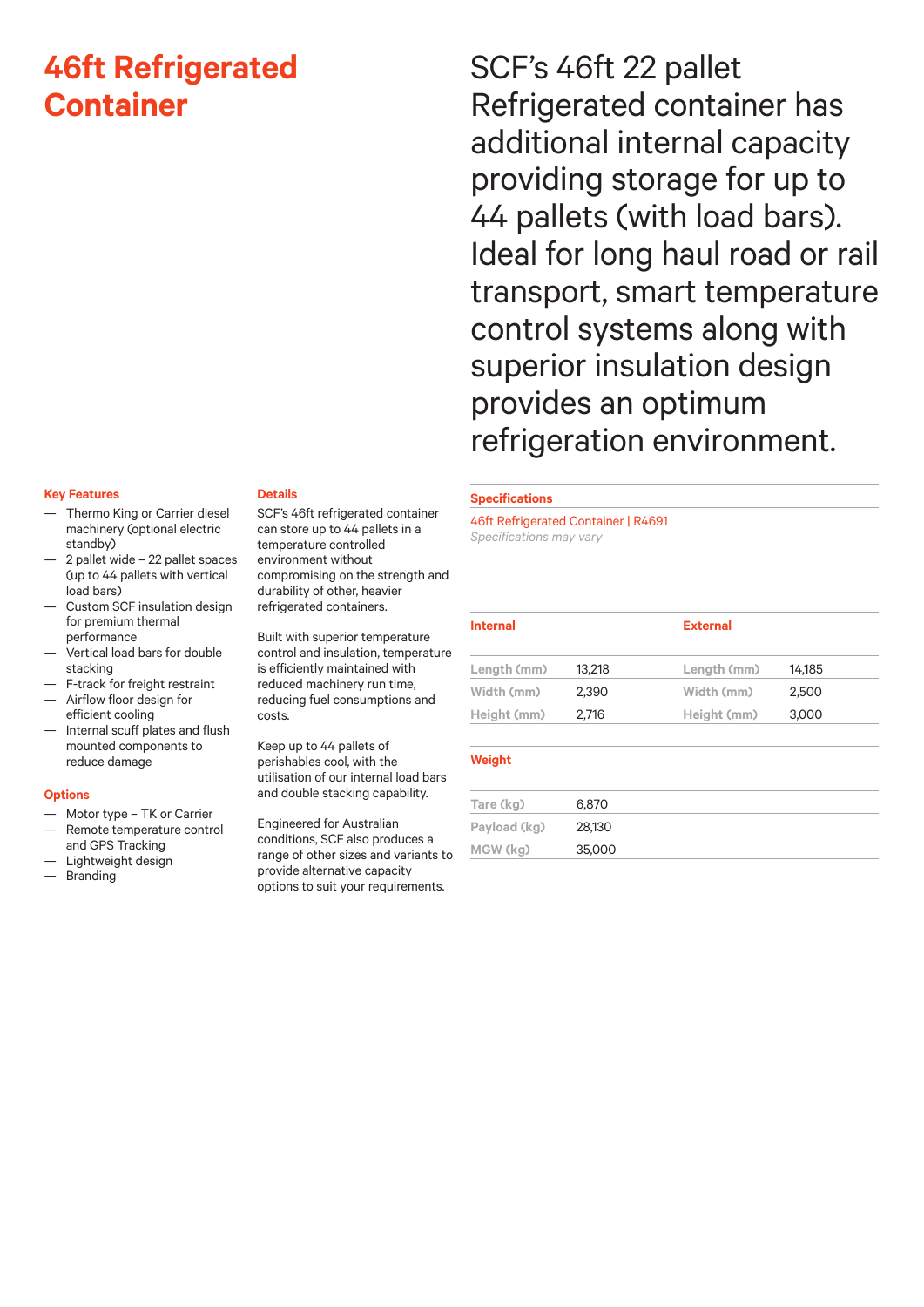Top: Store up to 22 pallets in a temperature controlled container.



Middle Left: Available in Thermo King or Carrier motors.

Middle Right: Easy to operate - set and forget.

Below: Superior thermal insulation means reduced machinery run time and lower costs.